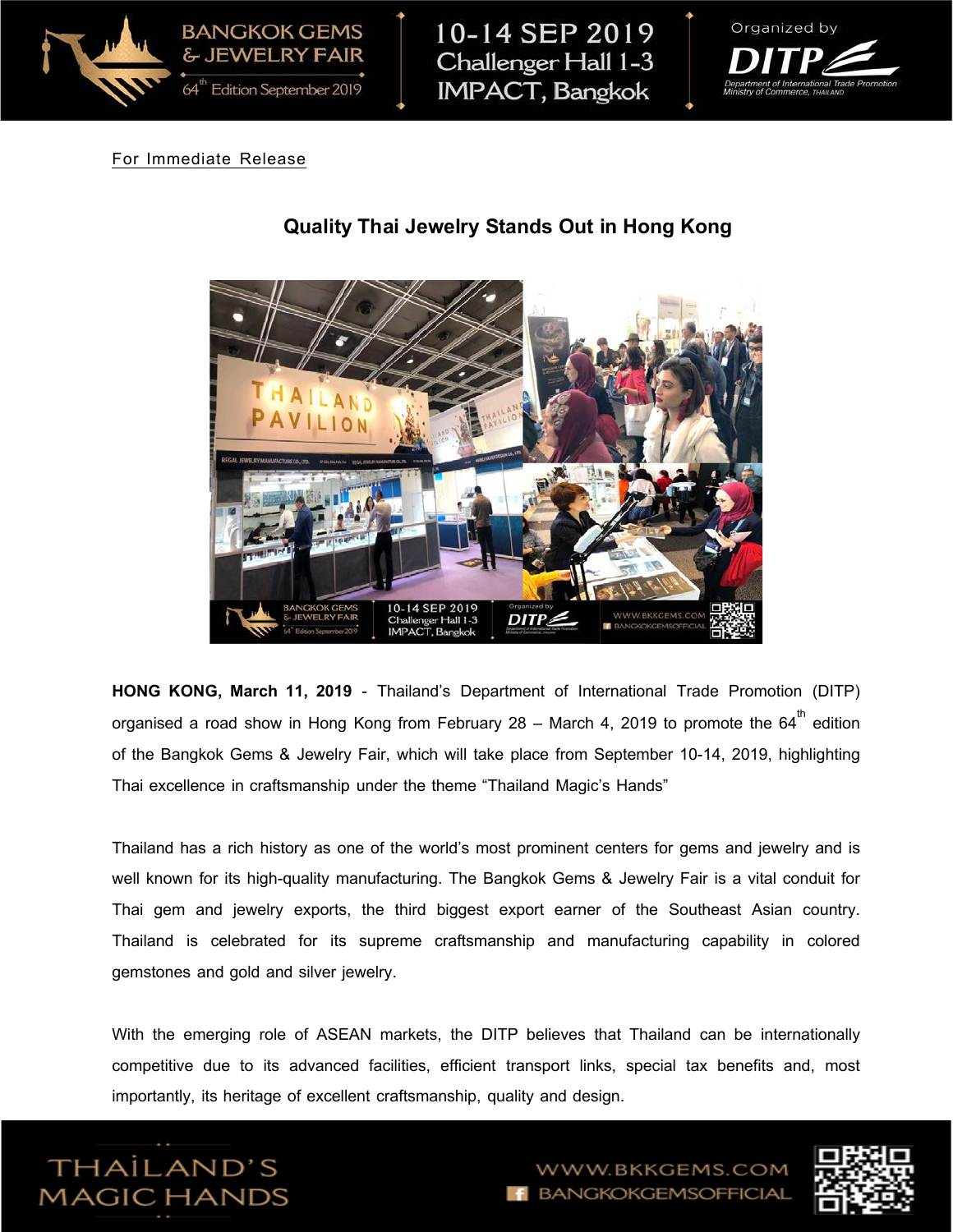



Thailand is well-positioned for upcoming trends, such as Fast Retailing. Special orders with the help of 3D printing will help to speed up the model making progress, leading to changes in manufacturing processes.

#### **Exports risingand Hong Kong among top three trade partners**

**BANGKOK GEMS** & JEWELRY FAIR

64" Edition September 2019

A large portion of the gems and jewelry produced by Thai artisans is exported to many of the leading markets around the globe including Switzerland, Hong Kong, India and the US. In 2018, exports of gems and jewelry, excluding unwrought gold, reached USD 7,606 million, led by significantly higher exports to the US, Germany, Belgium and China. Despite a slight drop in export values,

Hong Kong remains Thailand's number one trade partner in gems and jewelry, accounting for roughly one-quarter of the sector with an export value of USD 2.08 billion. These purchases were primarily in diamonds, gemstones and gold jewelry respectively.

In recognition of the industry's significance, the Department of International Trade Promotion (DITP), Ministry of Commerce of the Royal Thai Government, is ready to promote the 64th Bangkok Gems and Jewelry Fair to be held from September 10-14 2019.



"The DITP is working relentlessly to improve the look and content of the show, as well as facilities and services, in order to ensure that the BGJF continues to serve the needs of the industry and the market," said Mrs Chanunpat Pisanapipong, Thai Trade Center (TTC) Hong Kong Executive Director.



BKKGEMS.COM **BANGKOKGEMSOFFICIAL** 

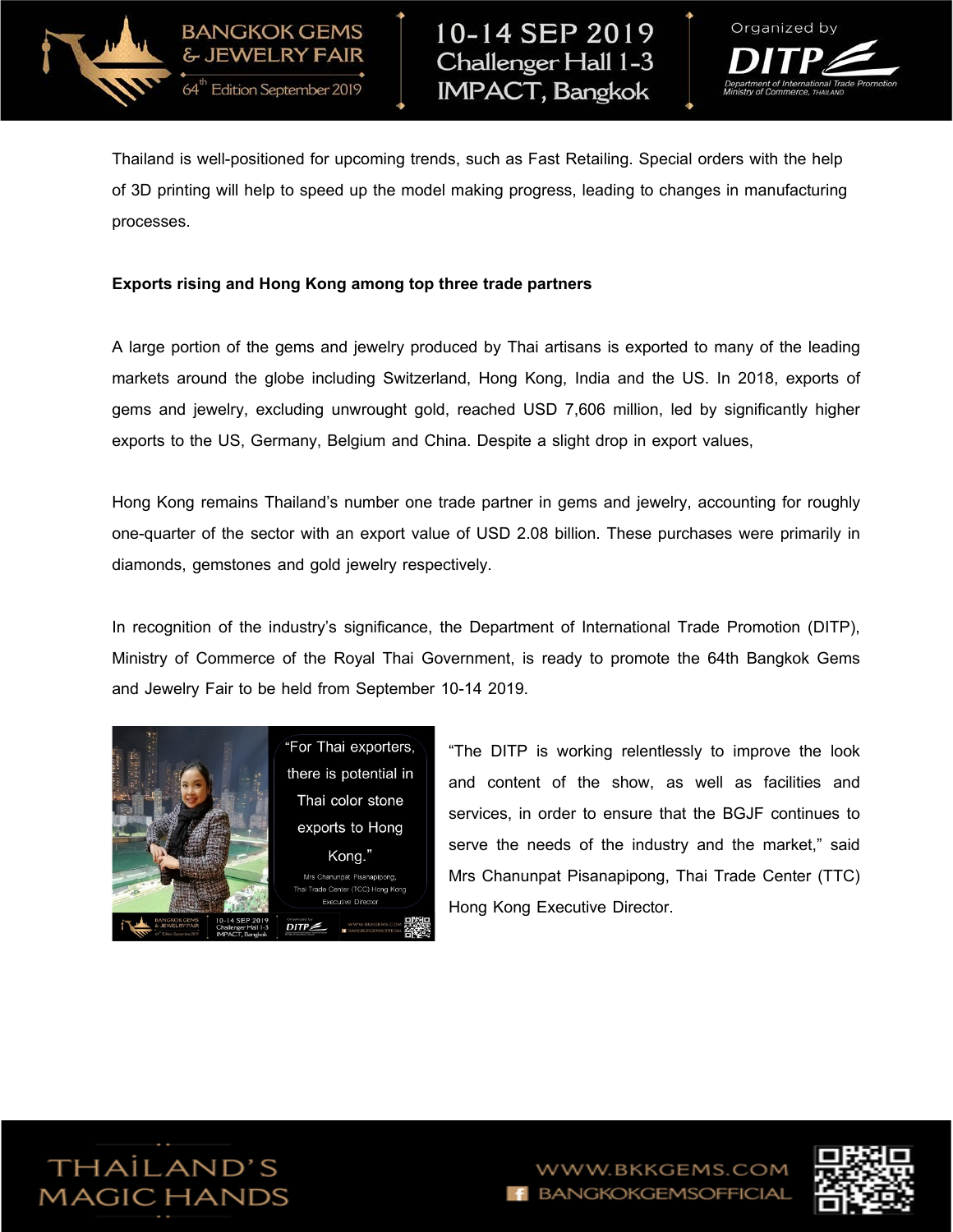

10-14 SEP 2019 Challenger Hall 1-3 **IMPACT, Bangkok** 



#### **Excellence of Thailand Craftsmanship in Global Industry Perception**



& JEWELRY FAIR

**"**The skills and workforce in Thailand are not only comparable to international standards, but also are hard to match anywhere else in the world,**"** said Mr. Ng King Hon Kevin, Chairman of the International Jewelry Designers Association (Hong Kong).

Mr. Fiorence Chan, Editor-in-Chief & Deputy Publisher, Hong Kong Jewellery Magazine Limited, Hong Kong Jewellery & Jade Manufacturers Association (Hong Kong), said: "Thai jewelry design is becoming more impressive…Technology, Transparency and Sustainability are key words to win global buyers' confidence."



PANDORA, which is made in Thailand, is a prime example of a Thai-manufactured brand that is doing well in the Hong Kong market.



Mr Sumed Prasongpongchai, Deputy Director (Business), of the GIT – Gem and Jewelry Institute of Thailand (Public Organization), said: "Thailand is the leader in colored gemstones, and cooperation between GIT and China's NGTC – National Gemstone Testing Center, is currently moving forward to develop standardisation of product quality assurance, language and a global certificate system."

For Thai exporters, there is potential in Thai color stone exports to Hong Kong, bolstered by the zero import tax system to China, according to the DITP.



WWW.BKKGEMS.COM **BANGKOKGEMSOFFICIAL** 

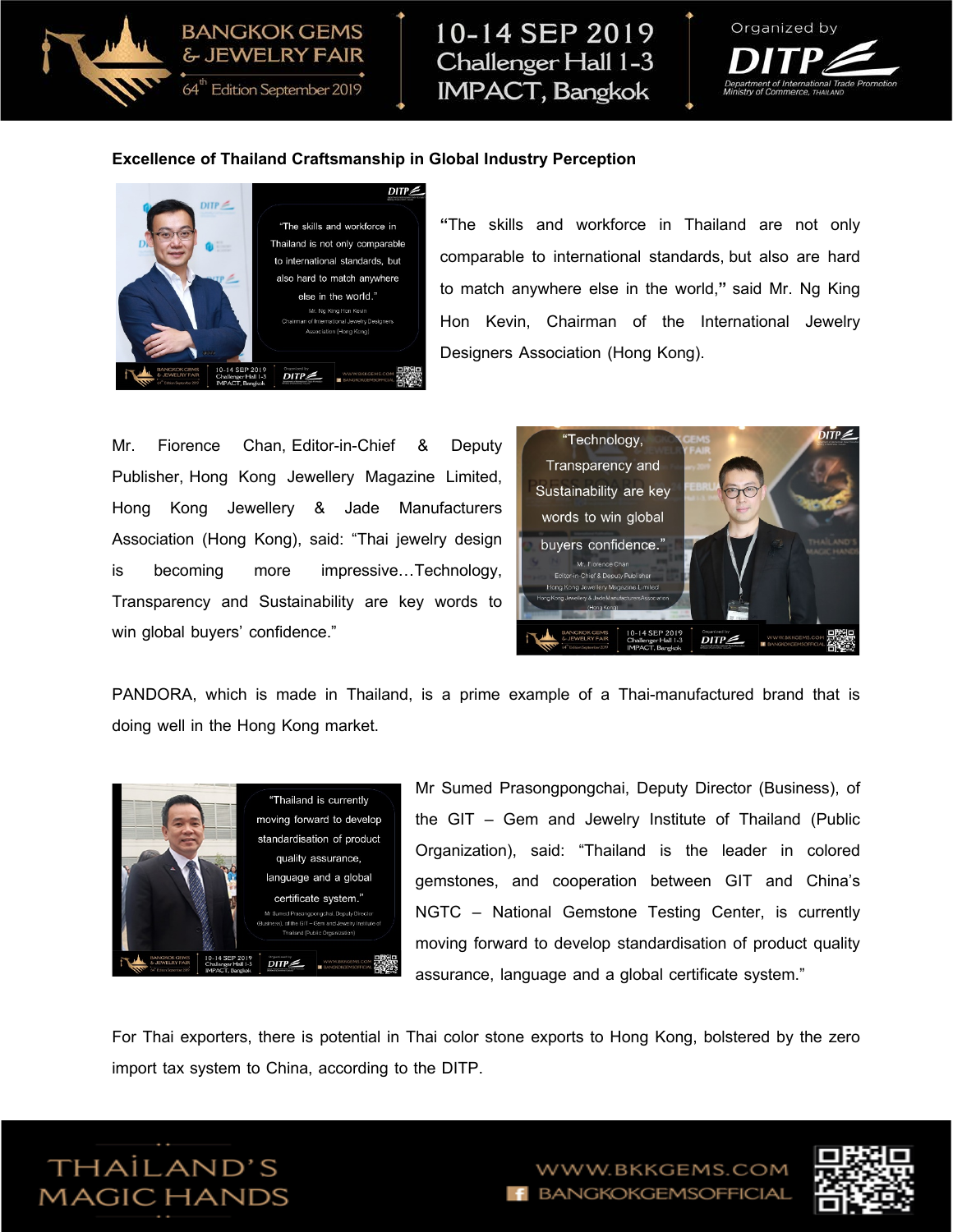

# **BANGKOK GEMS** & JEWELRY FAIR

64" Edition September 2019

# 10-14 SEP 2019 Challenger Hall 1-3 **IMPACT, Bangkok**





Mr Prida Tiasuwan, Chairman of Thailand's Pranda Group, a leading manufacturer, said he believed that the DITP was right to focus on Thailand's craftsmanship as these skills, developed over generations, give Thailand a strong competitive edge in the global marketplace. "I hope that we will continue to see the excellence of Thai craftsmanship running as a highlighted theme at the Bangkok Gems & Jewelry Fair," Mr Prida said.

The Bangkok Gems and Jewelry Fair gathers more than 15,000 visitors from some 118 countries to order the latest products from Thai companies and brands, including manufacturers, trading companies, distributors, wholesalers and designers.

The September show will be an unrivaled opportunity to source from a vast selection of jewelry, gemstones and diamonds, pearls, as well as state-of-the-art machinery technology, display materials and packaging.

"Visitors who had been invited to the Bangkok show from Hong Kong are mostly niche buyers. Thai exhibitors should prepare themselves with full details, such as export knowledge, documentation and quotations. In addition, as most Hong Kong buyers have high expectations of receiving prompt feedback, having instant/real time interaction with customers via email or multimedia platforms, will be extremely important to build trust. added Mrs Chanunpat.

The  $64^{\text{th}}$  Bangkok Gems & Jewelry Fair will be held from September 10 to 14, 2019 $\,$  at Challenger Halls 1-3, IMPACT Muang Thong Thani. For more information, please visit [www.bkkgems.com](http://www.bkkgems.com/) or dial DITP Call Center 1169.

------------------------------------------------------------------------------------------------------------------------------------------



W.BKKGEMS.COM **BANGKOKGEMSOFFICIAL**